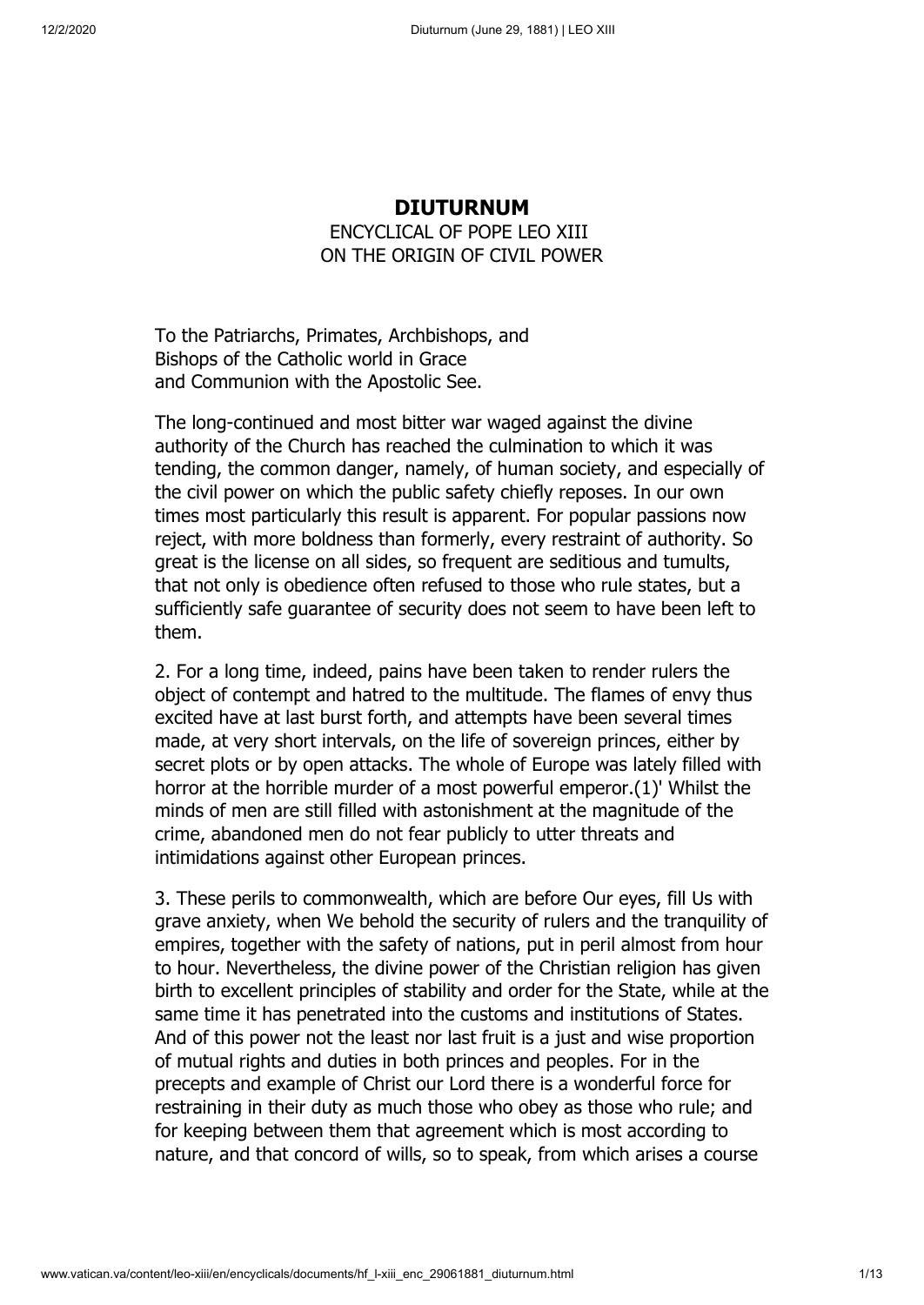of administration tranquil and free from all disturbance. Wherefore, being, by the favor of God, entrusted with the government of the Catholic Church, and made guardian and interpreter of the doctrines of Christ, We judge that it belongs to Our jurisdiction, venerable brethren, publicly to set forth what Catholic truth demands of every one in this sphere of duty; thus making clear also by what way and by what means measures may be taken for the public safety in so critical a state of affairs.

4. Although man, when excited by a certain arrogance and contumacy, has often striven to cast aside the reins of authority, he has never yet been able to arrive at the state of obeying no one. In every association and community of men, necessity itself compels that some should hold pre-eminence, lest society, deprived of a prince or head by which it is ruled should come to dissolution and be prevented from attaining the end for which it was created and instituted. But, if it was not possible that political power should be removed from the midst of states, it is certain that men have used every art to take away its influence and to lessen its majesty, as was especially the case in the sixteenth century, when a fatal novelty of opinions infatuated many. Since that epoch, not only has the multitude striven after a liberty greater than is just, but it has seen fit to fashion the origin and construction of the civil society of men in accordance with its own will.

5. Indeed, very many men of more recent times, walking in the footsteps of those who in a former age assumed to themselves the name of philosophers,(2) say that all power comes from the people; so that those who exercise it in the State do so not as their own, but as delegated to them by the people, and that, by this rule, it can be revoked by the will of the very people by whom it was delegated. But from these, Catholics dissent, who affirm that the right to rule is from God, as from a natural and necessary principle.

6. It is of importance, however, to remark in this place that those who may be placed over the State may in certain cases be chosen by the will and decision of the multitude, without opposition to or impugning of the Catholic doctrine. And by this choice, in truth, the ruler is designated, but the rights of ruling are not thereby conferred. Nor is the authority delegated to him, but the person by whom it is to be exercised is determined upon.

7. There is no question here respecting forms of government, for there is no reason why the Church should not approve of the chief power being held by one man or by more, provided only it be just, and that it tend to the common advantage. Wherefore, so long as justice be respected, the people are not hindered from choosing for themselves that form of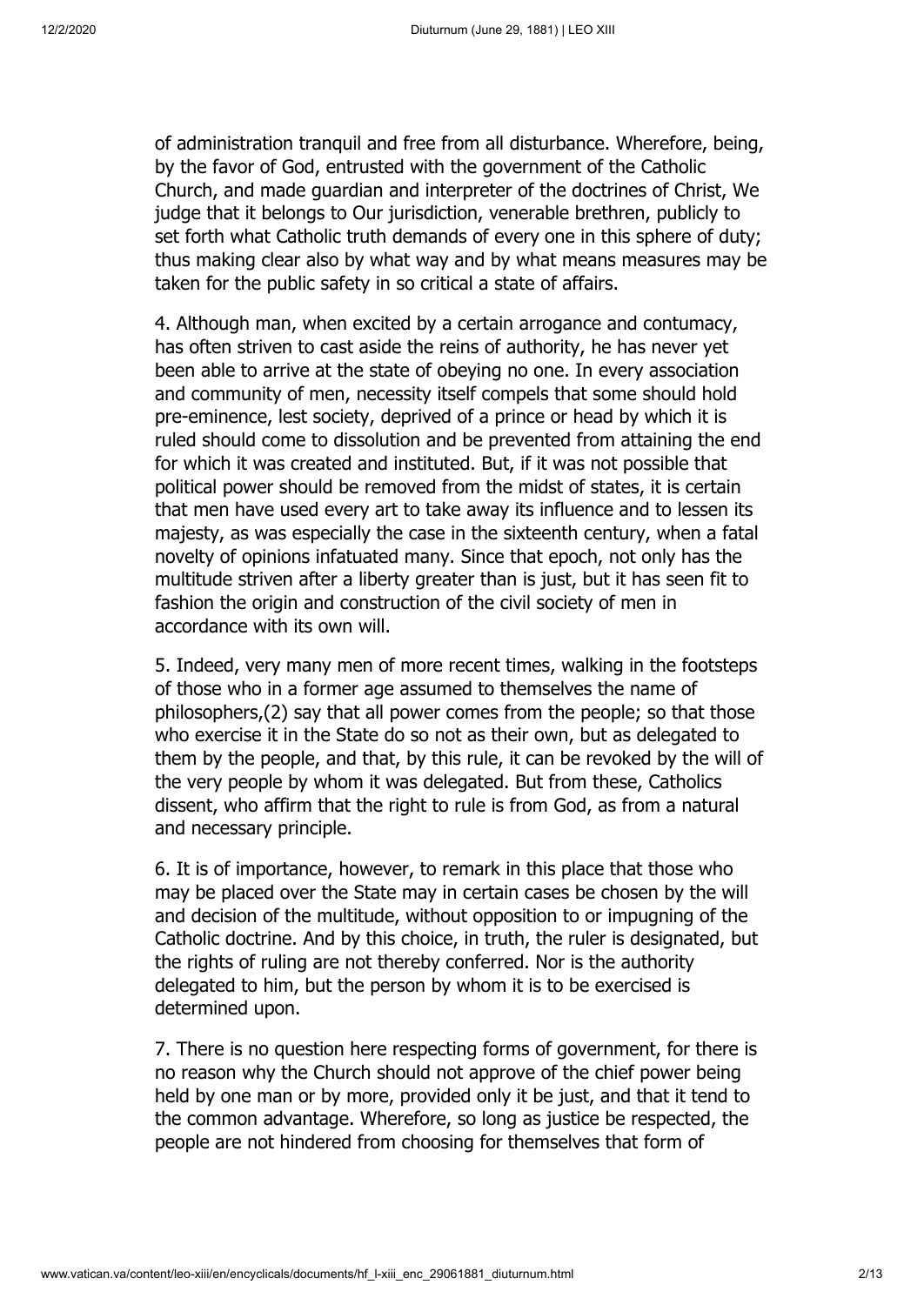government which suits best either their own disposition, or the institutions and customs of their ancestors.(3)

8. But, as regards political power, the Church rightly teaches that it comes from God, for it finds this clearly testified in the sacred Scriptures and in the monuments of antiquity; besides, no other doctrine can be conceived which is more agreeable to reason, or more in accord with the safety of both princes and peoples.

9. In truth, that the source of human power is in God the books of the Old Testament in very many places clearly establish. "By me kings reign . . . by me princes rule, and the mighty decree justice."(4) And in another place: "Give ear you that rule the people . . . for power is given you of the Lord and strength by the Most High."(5) The same thing is contained in the Book of Ecclesiasticus: "Over every nation he bath set a ruler."(6) These things, however, which they had learned of God, men were little by little untaught through heathen superstition, which even as it has corrupted the true aspect and often the very concept of things, so also it has corrupted the natural form and beauty of the chief power. Afterwards, when the Christian Gospel shed its light, vanity yielded to truth, and that noble and divine principle whence all authority flows began to shine forth. To the Roman governor, ostentatiously pretending that he had the power of releasing and of condemning, our Lord Jesus Christ answered: "Thou shouldst not have any power against me unless it were given thee from above."(7) And St. Augustine, in explaining this passage, says: "Let us learn what He said, which also He taught by His Apostle, that there is no power but from God."(8) The faithful voice of the Apostles, as an echo, repeats the doctrine and precepts of Jesus Christ. The teaching of Paul to the Romans, when subject to the authority of heathen princes, is lofty and full of gravity: "There is not power but from God," from which, as from its cause, he draws this conclusion: "The prince is the minister of God."(9)

10. The Fathers of the Church have taken great care to proclaim and propagate this very doctrine in which they had been instructed. "We do not attribute," says St. Augustine, "the power of giving government and empires to any but the true God."(10) On the same passage St. John Chrysostom says: "That there are kingdoms, and that some rule, while others are subject, and that none of these things is brought about by accident or rashly . . . is, I say, a work of divine wisdom."(11) The same truth is testified by St. Gregory the Great, saying: "We confess that power is given from above to emperors and kings."(12) Verily the holy doctors have undertaken to illustrate also the same precepts by the natural light of reason in such a way that they must appear to be altogether right and true, even to those who follow reason for their sole guide.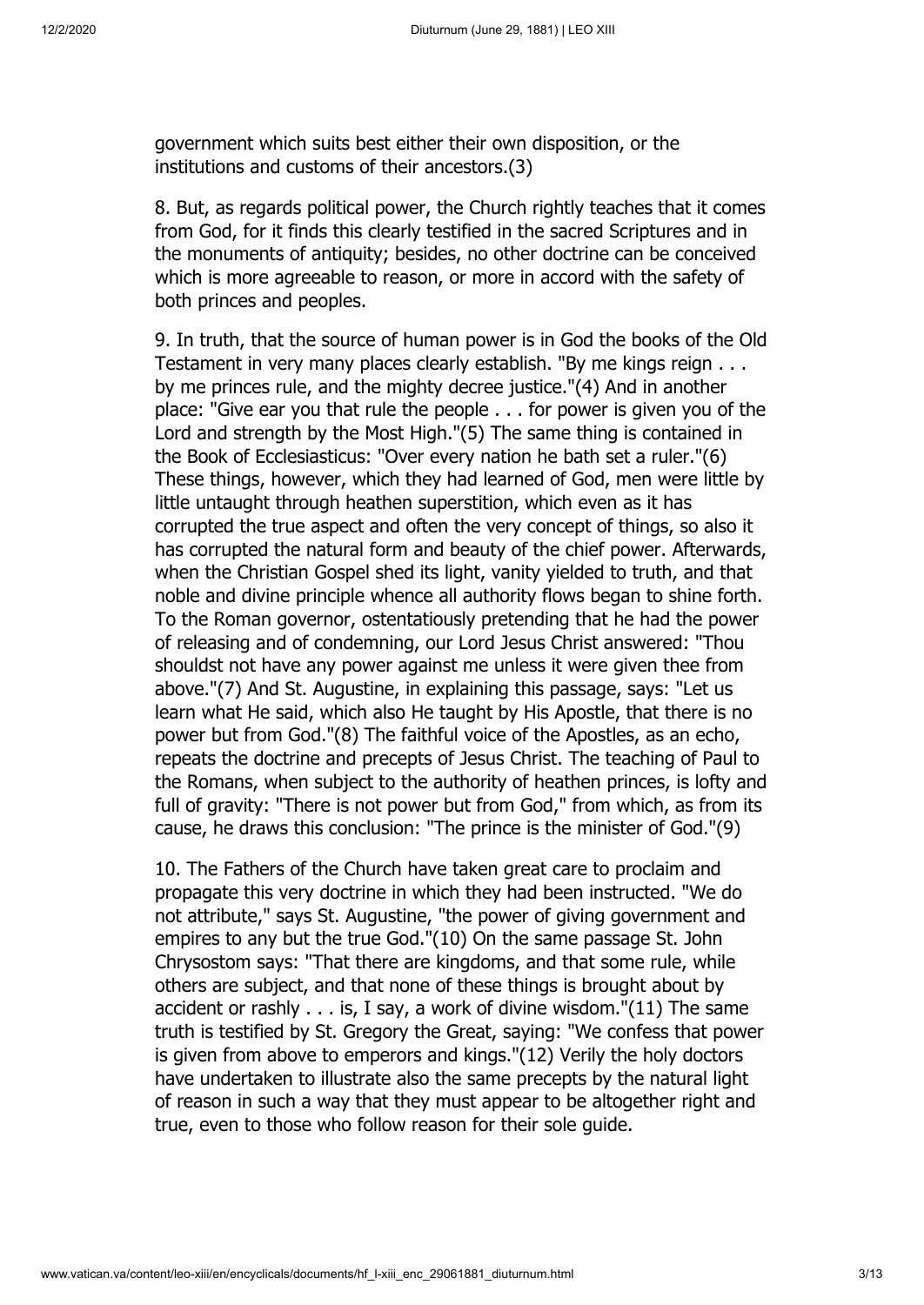11. And, indeed, nature, or rather God who is the Author of nature, wills that man should live in a civil society; and this is clearly shown both by the faculty of language, the greatest medium of intercourse, and by numerous innate desires of the mind, and the many necessary things, and things of great importance, which men isolated cannot procure, but which they can procure when joined and associated with others. But now, a society can neither exist nor be conceived in which there is no one to govern the wills of individuals, in such a way as to make, as it were, one will out of many, and to impel them rightly and orderly to the common good; therefore, God has willed that in a civil society there should be some to rule the multitude. And this also is a powerful argument, that those by whose authority the State is administered must be able so to compel the citizens to obedience that it is clearly a sin in the latter not to obey. But no man has in himself or of himself the power of constraining the free will of others by fetters of authority of this kind. This power resides solely in God, the Creator and Legislator of all things; and it is necessary that those who exercise it should do it as having received it from God. "There is one lawgiver and judge, who is able to destroy and deliver."(13)And this is clearly seen in every kind of power. That that which resides in priests comes from God is so acknowledged that among all nations they are recognized as, and called, the ministers of God. In like manner, the authority of fathers of families preserves a certain impressed image and form of the authority which is in God, "of whom all paternity in heaven and earth is named."(14) But in this way different kinds of authority have between them wonderful resemblances, since, whatever there is of government and authority, its origin is derived from one and the same Creator and Lord of the world, who is God.

12. Those who believe civil society to have risen from the free consent of men, looking for the origin of its authority from the same source, say that each individual has given up something of his right,(15) and that voluntarily every person has put himself into the power of the one man in whose person the whole of those rights has been centered. But it is a great error not to see, what is manifest, that men, as they are not a nomad race, have been created, without their own free will, for a natural community of life. It is plain, moreover, that the pact which they allege is openly a falsehood and a fiction, and that it has no authority to confer on political power such great force, dignity, and firmness as the safety of the State and the common good of the citizens require. Then only will the government have all those ornaments and guarantees, when it is understood to emanate from God as its august and most sacred source.

13. And it is impossible that any should be found not only more true but even more advantageous than this opinion. For the authority of the rulers of a State, if it be a certain communication of divine power, will by that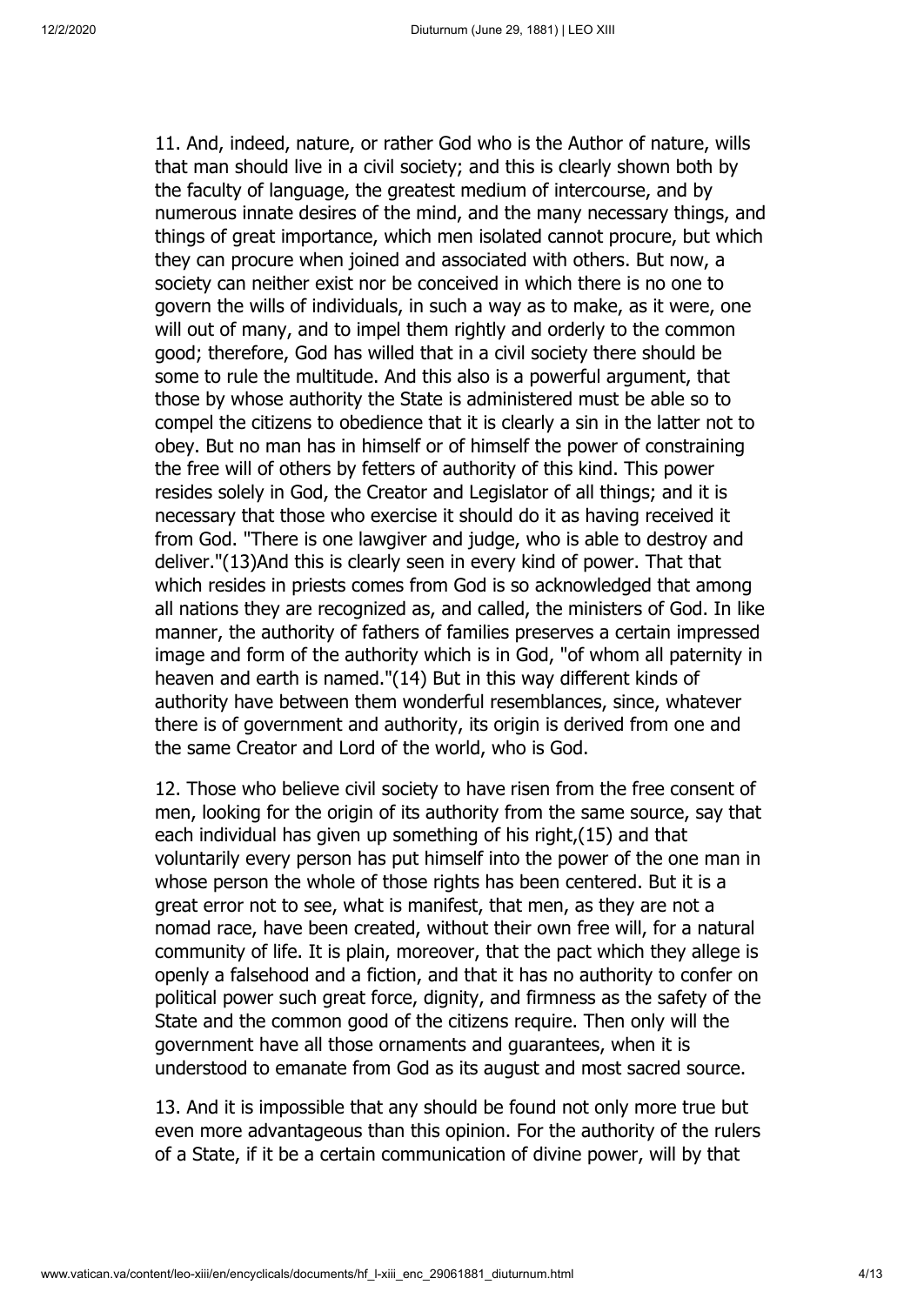very reason immediately acquire a dignity greater than human - not, indeed, that impious and most absurd dignity sometimes desired by heathen emperors when affecting divine honors, but a true and solid one received by a certain divine gift and benefaction. Whence it will behoove citizens to submit themselves and to be obedient to rulers, as to God, not so much through fear of punishment as through respect for their majesty; nor for the sake of pleasing, but through conscience, as doing their duty. And by this means authority will remain far more firmly seated in its place. For the citizens, perceiving the force of this duty, would necessarily avoid dishonesty and contumacy, because they must be persuaded that they who resist State authority resist the divine will; that they who refuse honor to rulers refuse it to God Himself.

14. This doctrine the Apostle Paul particularly inculcated on the Romans; to whom he wrote with so great authority and weight on the reverence to be entertained toward the higher powers, that it seems nothing could be prescribed more weightily: "Let every soul be subject to higher powers, for there is no power but from God, and those that are, are ordained of God. Therefore he that resisteth the power resisteth the ordinance of God, and they that resist purchase to themselves damnation . . . wherefore be subject of necessity, not only for wrath, but also for conscience' sake." (16) And in agreement with this is the celebrated declaration of Peter, the Prince of the Apostles, on the same subject: "Be ye subject, therefore, to every human creature for God's sake; whether it be to the king as excelling, or to governors, as sent by him for the punishment of evildoers, and for the praise of the good, for so is the will of God."(17)

15. The one only reason which men have for not obeying is when anything is demanded of them which is openly repugnant to the natural or the divine law, for it is equally unlawful to command to do anything in which the law of nature or the will of God is violated. If, therefore, it should happen to any one to be compelled to prefer one or the other, viz., to disregard either the commands of God or those of rulers, he must obey Jesus Christ, who commands us to "give to Caesar the things that are Caesar's, and to God the things that are God's,"(18) and must reply courageously after the example of the Apostles: "We ought to obey God rather than men."(19) And yet there is no reason why those who so behave themselves should be accused of refusing obedience; for, if the will of rulers is opposed to the will and the laws of God, they themselves exceed the bounds of their own power and pervert justice; nor can their authority then be valid, which, when there is no justice, is null.

16. But in order that justice may be retained in government it is of the highest importance that those who rule States should understand that political power was not created for the advantage of any private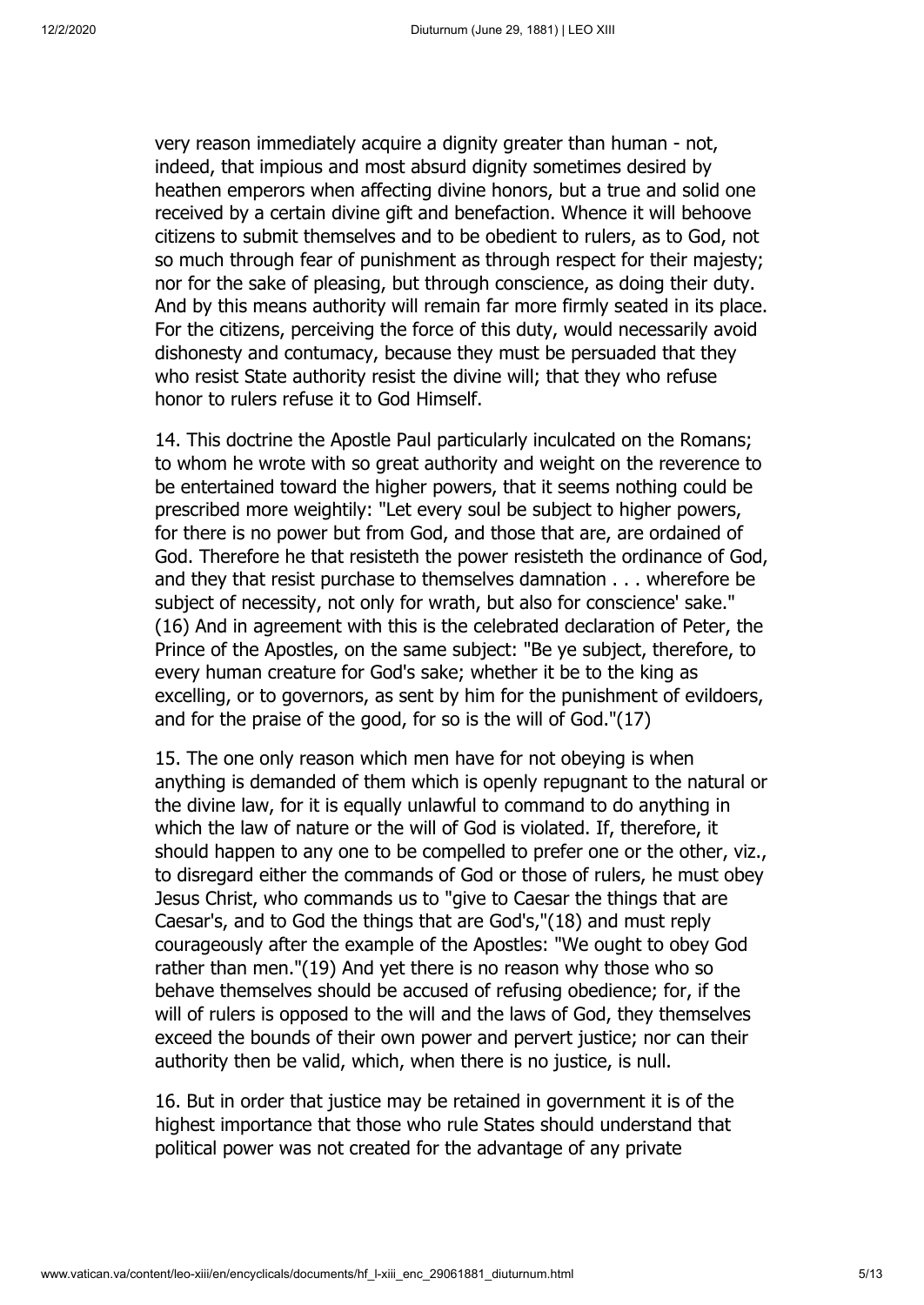individual; and that the administration of the State must be carried on to the profit of those who have been committed to their care, not to the profit of those to whom it has been committed. Let princes take example from the Most High God, by whom authority is given to them; and, placing before themselves His model in governing the State, let them rule over the people with equity and faithfulness, and let them add to that severity, which is necessary, a paternal charity. On this account they are warned in the oracles of the sacred Scriptures, that they will have themselves some day to render an account to the King of kings and Lord of lords; if they shall fail in their duty, that it will not be possible for them in any way to escape the severity of God: "The Most High will examine your work and search out your thoughts: because being ministers of his kingdom you have not judged rightly. . . Horribly and speedily will he appear to you, for a most severe judgement shall be for them that bear rule. . . For God will not accept any man's person, neither will he stand in awe of any man's greatness; for he made the little and the great, and he hath equally care of all. But a greater punishment is ready for the more mighty."(20)

17. And if these precepts protect the State, all cause or desire for seditions is removed; the honor and security of rulers, the quiet and wellbeing of societies will be secure. The dignity also of the citizen is best provided for; for to them it has been permitted to retain even in obedience that greatness which conduces to the excellence of man. For they understand that, in the judgment of God, there is neither slave nor free man; that there is one Lord of all, rich "to all that call upon Him,"(21) but that they on this account submit to and obey their rulers, because these in a certain sort bring before them the image of God, "whom to serve is to reign."

18. But the Church has always so acted that the Christian form of civil government may not dwell in the minds of men, but that it may be exhibited also in the life and habits of nations. As long as there were at the helm of the States pagan emperors, who were prevented by superstition from rising to that form of imperial government which We have sketched, she studied how to instill into the minds of subjects, immediately on their embracing the Christian institutions, the teaching that they must be desirous of bringing their lives into conformity with them. Therefore, the pastors of souls, after the example of the Apostle Paul, were accustomed to teach the people with the utmost care and diligence "to be subject to princes and powers, to obey at a word,"(22) and to pray God for all men and particularly "for kings and all that are in a high station: for this is good and acceptable in the sight of God our Saviour."(23) And the Christians of old left the most striking proofs of this; for, when they were harassed in a very unjust and cruel way by pagan emperors, they nevertheless at no time omitted to conduct themselves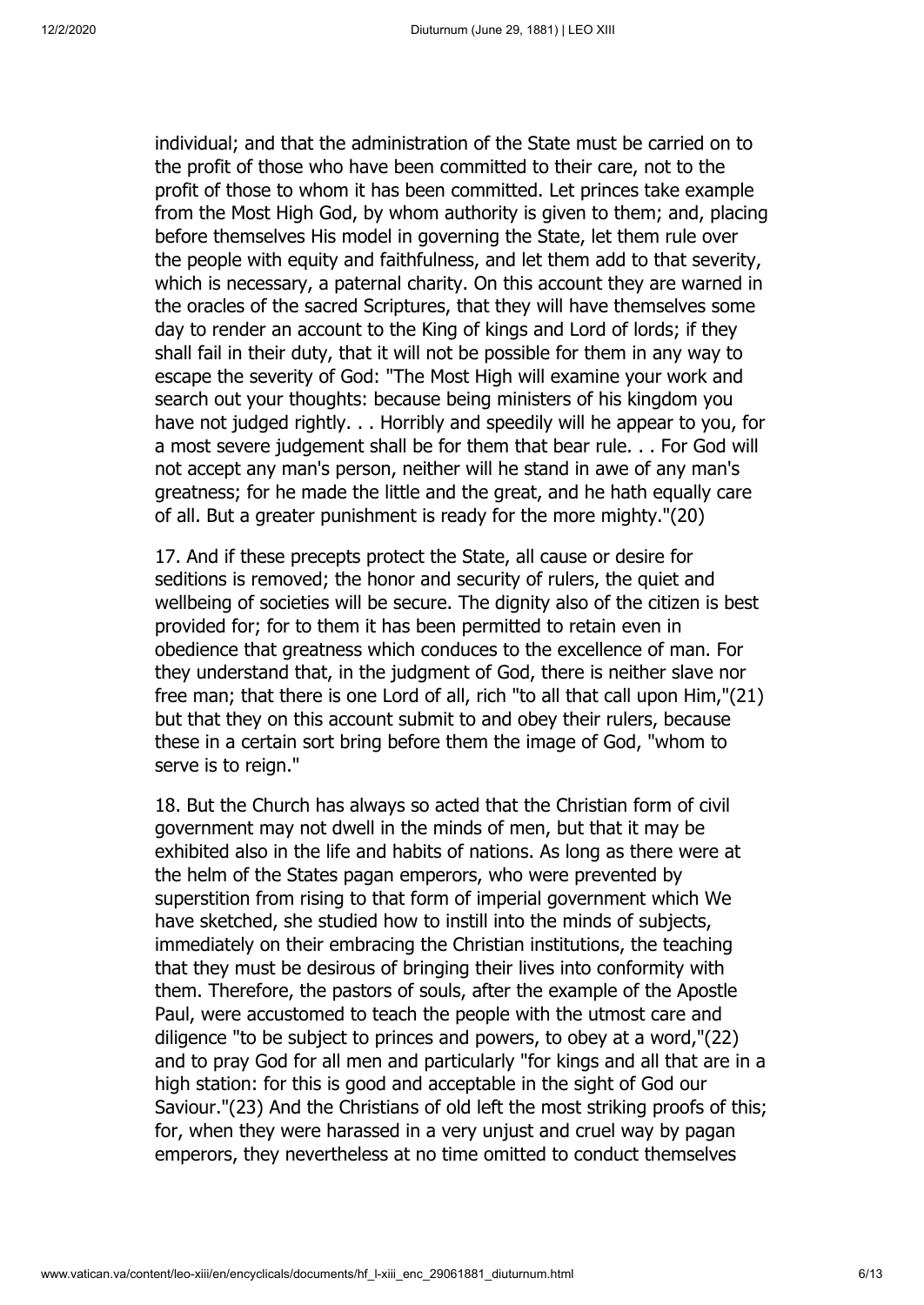obediently and submissively, so that, in fact, they seemed to vie with each other: those in cruelty, and these in obedience.

19. This great modesty, this fixed determination to obey, was so well known that it could not be obscured by the calumny and malice of enemies. On this account, those who were going to plead in public before the emperors for any persons bearing the Christian name proved by this argument especially that it was unjust to enact laws against the Christians because they were in the sight of all men exemplary in their bearing according to the laws. Athenagoras thus confidently addresses Marcus Aurelius Antoninus and Lucius Aurelius Commodus, his son: "You allow us, who commit no evil, yea, who demean ourselves the most piously and justly of all toward God and likewise toward your government, to be driven about, plundered and exiled."(24) In like manner, Tertullian openly praises the Christians because they were the best and surest friends of all to the Empire: "The Christian is the enemy of no one, much less of the emperor, whom he knows to be appointed by God, and whom he must, therefore, of necessity love, reverence and honor, and wish to be preserved together with the whole Roman Empire."(25) Nor did he hesitate to affirm that, within the limits of the Empire, the number of enemies was wont to diminish just in proportion as the number of Christians increased.(26) There is also a remarkable testimony to the same point in the Epistle to Diognetus, which confirms the statement that the Christians at that period were not only in the habit of obeying the laws, but in every office they of their own accord did more, and more perfectly, than they were required to do by the laws. "Christians observe these things which have obtained the sanction of the law, and in the character of their lives they even go beyond the law."(27)

20. The case, indeed, was different when they were ordered by the edicts of emperors and the threats of praetors to abandon the Christian faith or in any way fail in their duty. At these times, undoubtedly, they preferred to displease men rather than God. Yet, even under these circumstances, they were so far from doing anything seditious or despising the imperial majesty that they took it on themselves only to profess themselves Christians, and declare that they would not in any way alter their faith. But they had no thought of resistance, calmly and joyfully they went to the torture of the rack, in so much that the magnitude of the torments gave place to their magnitude of mind. During the same period the force of Christian principles was observed in like manner in the army. For it was a mark of a Christian soldier to combine the greatest fortitude with the greatest attention to military discipline, and to add to nobility of mind immovable fidelity towards his prince. But, if anything dishonorable was required of him, as, for instance, to break the laws of God, or to turn his sword against innocent disciples of Christ, then, indeed, he refused to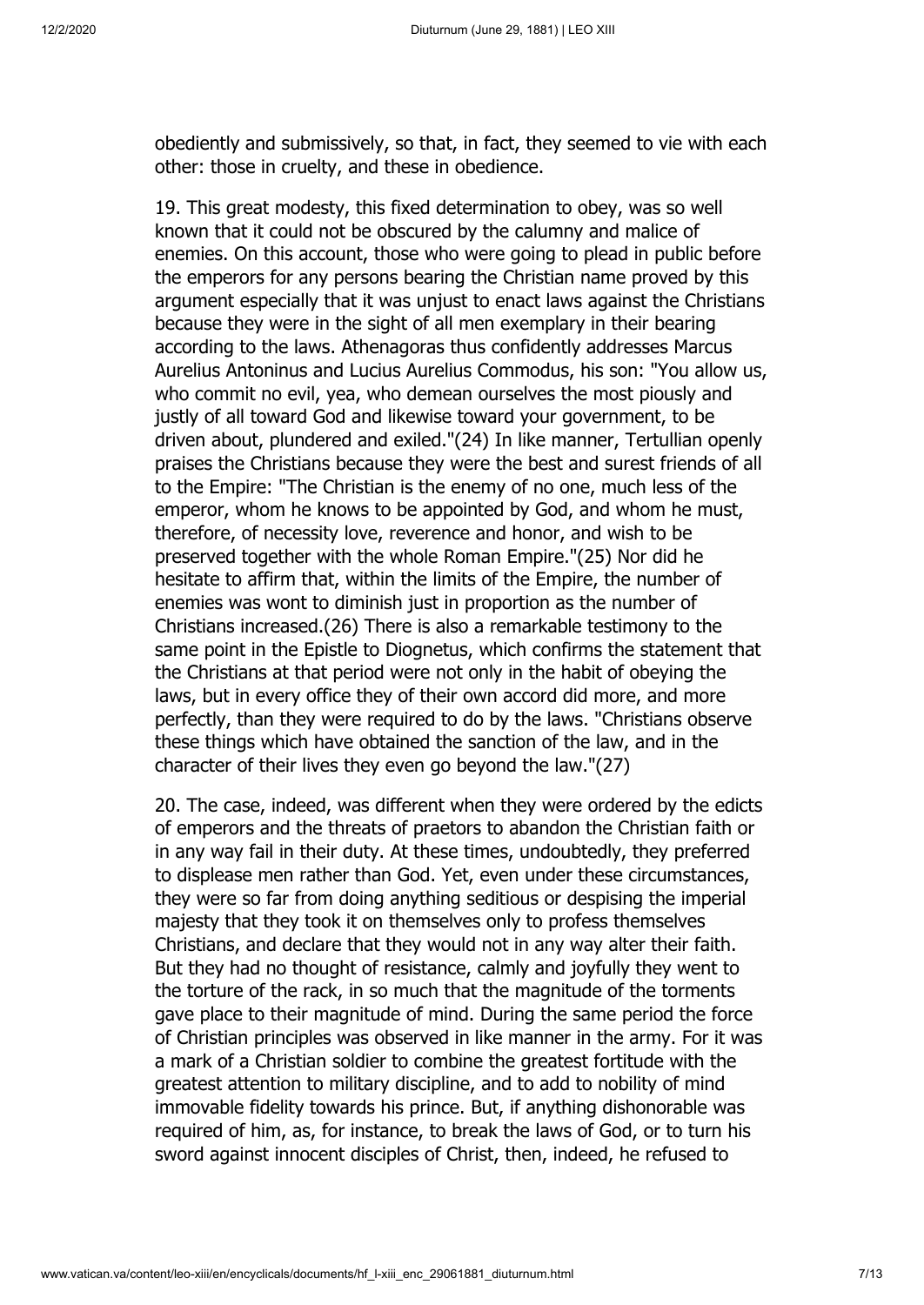execute the orders, yet in such wise that he would rather retire from the army and die for his religion than oppose the public authority by means of sedition and tumult.

21. But afterward, when Christian rulers were at the head of States, the Church insisted much more on testifying and preaching how much sanctity was inherent in the authority of rulers. Hence, when people thought of princedom, the image of a certain sacred majesty would present itself to their minds, by which they would be impelled to greater reverence and love of rulers. And on this account she wisely provides that kings should commence their reign with the celebration of solemn rites; which, in the Old Testament, was appointed by divine authority.(28)

22. But from the time when the civil society of men, raised from the ruins of the Roman Empire, gave hope of its future Christian greatness, the Roman Pontiffs, by the institution of the Holy Empire, consecrated the political power in a wonderful manner. Greatly, indeed, was the authority of rulers ennobled; and it is not to be doubted that what was then instituted would always have been a very great gain, both to ecclesiastical and civil society, if princes and peoples had ever looked to the same object as the Church. And, indeed, tranquility and a sufficient prosperity lasted so long as there was a friendly agreement between these two powers. If the people were turbulent, the Church was at once the mediator for peace. Recalling all to their duty, she subdued the more lawless passions partly by kindness and partly by authority. So, if, in ruling, princes erred in their government, she went to them and, putting before them the rights, needs, and lawful wants of their people, urged them to equity, mercy, and kindness. Whence it was often brought about that the dangers of civil wars and popular tumults were stayed.

23. On the other hand, the doctrines on political power invented by late writers have already produced great ills amongst men, and it is to be feared that they will cause the very greatest disasters to posterity. For an unwillingness to attribute the right of ruling to God, as its Author, is not less than a willingness to blot out the greatest splendor of political power and to destroy its force. And they who say that this power depends on the will of the people err in opinion first of all; then they place authority on too weak and unstable a foundation. For the popular passions, incited and goaded on by these opinions, will break out more insolently; and, with great harm to the common weal, descend headlong by an easy and smooth road to revolts and to open sedition. In truth, sudden uprisings and the boldest rebellions immediately followed in Germany the so-called Reformation,(29) the authors and leaders of which, by their new doctrines, attacked at the very foundation religious and civil authority; and this with so fearful an outburst of civil war and with such slaughter that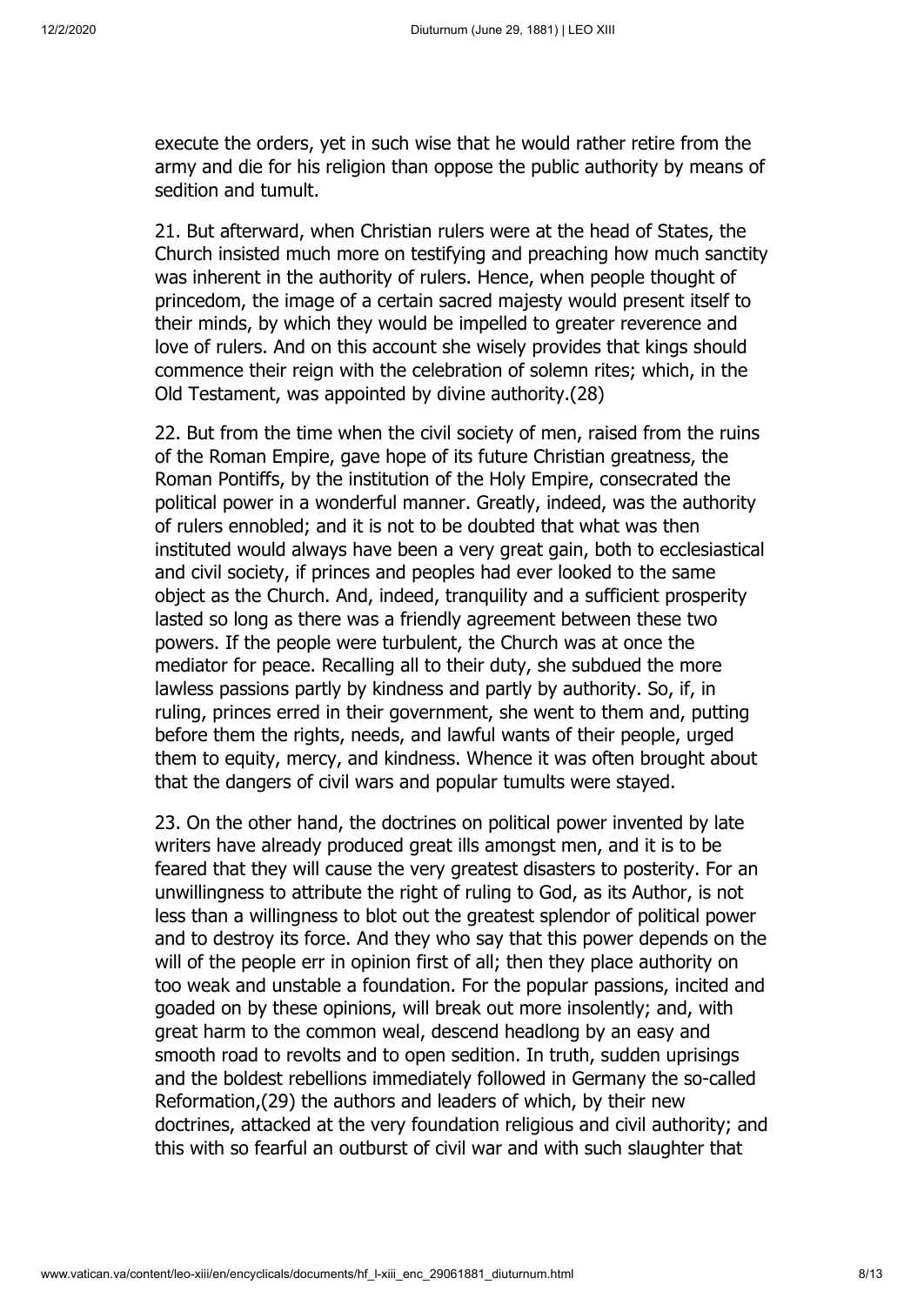there was scarcely any place free from tumult and bloodshed. From this heresy there arose in the last century a false philosophy - a new right as it is called, and a popular authority, together with an unbridled license which many regard as the only true liberty. Hence we have reached the limit of horrors, to wit, communism, socialism, nihilism, hideous deformities of the civil society of men and almost its ruin. And yet too many attempt to enlarge the scope of these evils, and under the pretext of helping the multitude, already have fanned no small flames of misery. The things we thus mention are neither unknown nor very remote from us.

24. This, indeed, is all the graver because rulers, in the midst of such threatening dangers, have no remedies sufficient to restore discipline and tranquility. They supply themselves with the power of laws, and think to coerce, by the severity of their punishment, those who disturb their governments. They are right to a certain extent, but yet should seriously consider that no power of punishment can be so great that it alone can preserve the State. For fear, as St. Thomas admirably teaches, "is a weak foundation; for those who are subdued by fear would, should an occasion arise in which they might hope for immunity, rise more eagerly against their rulers, in proportion to the previous extent of their restraint through fear." And besides, "from too great fear many fall into despair; and despair drives men to attempt boldly to gain what they desire."(30) That these things are so we see from experience. It is therefore necessary to seek a higher and more reliable reason for obedience, and to say explicitly that legal severity cannot be efficacious unless men are led on by duty, and moved by the salutary fear of God. But this is what religion can best ask of them, religion which by its power enters into the souls and bends the very wills of men causing them not only to render obedience to their rulers, but also to show their affection and good will, which is in every society of men the best guardian of safety.

25. For this reason the Roman Pontiffs are to be regarded as having greatly served the public good, for they have ever endeavored to break the turbulent and restless spirit of innovators, and have often warned men of the danger they are to civil society. In this respect we may worthily recall to mind the declaration of Clement VII to Ferdinand, King of Bohemia and Hungary: "In the cause of faith your own dignity and advantage and that of other rulers is included, since the faith cannot be shaken without your authority being brought down; which has been most clearly shown in several instances." In the same way the supreme forethought and courage of Our predecessors have been shown, especially of Clement XI, Benedict XIV, and Leo XII,(31) who, when in their day the evil of vicious doctrine was more widely spreading and the boldness of the sects was becoming greater, endeavored by their authority to close the door against them. And We Ourselves have several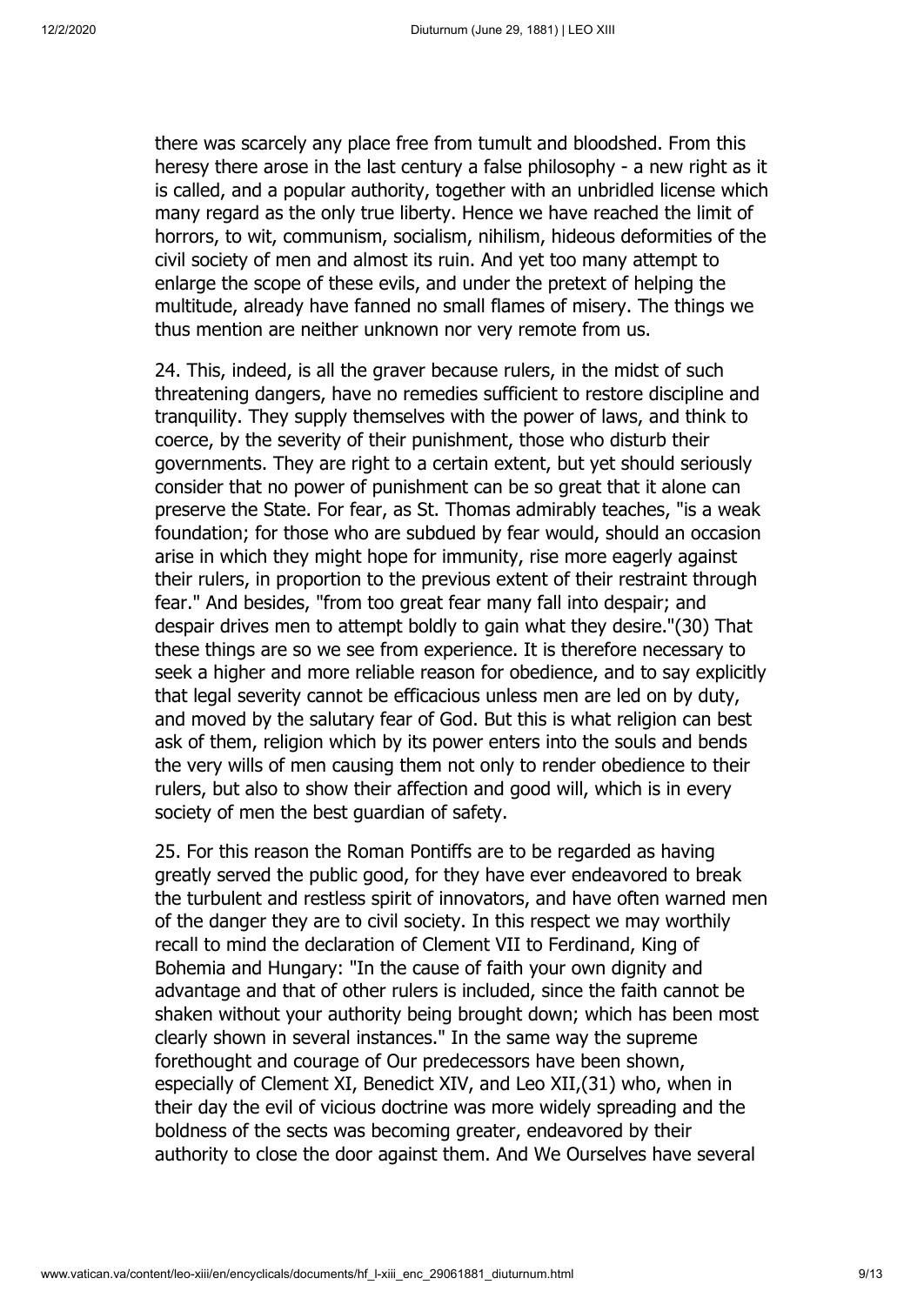times declared what great dangers are impending, and have pointed out the best ways of warding them off. To princes and other rulers of the State we have offered the protection of religion, and we have exhorted the people to make abundant use of the great benefits which the Church supplies. Our present object is to make rulers understand that this protection, which is stronger than any, is again offered to them; and We earnestly exhort them in our Lord to defend religion, and to consult the interest of their Lord to defend religion, and to consult the interest of their States by giving that liberty to the Church which cannot be taken away without injury and ruin to the commonwealth.

26. The Church of Christ, indeed, cannot be an object of suspicion to rulers, nor of hatred to the people; for it urges rulers to follow justice, and in nothing to decline from their duty; while at the same time it strengthens and in many ways supports their authority. All things that are of a civil nature the Church acknowledges and declares to be under the power and authority of the ruler; and in things whereof for different reasons the decision belongs both to the sacred and to the civil power, the Church wishes that there should be harmony between the two so that injurious contests may be avoided. As to what regards the people, the Church has been established for the salvation of all men and has ever loved them as a mother. For it is the Church which by the exercise of her charity has given gentleness to the minds of men, kindness to their manners, and justice to their laws. Never opposed to honest liberty, the Church has always detested a tyrant's rule. This custom which the Church has ever had of deserving well of mankind is notably expressed by St. Augustine when he says that "the Church teaches kings to study the welfare of their people, and people to submit to their kings, showing what is due to all: and that to all is due charity and to no one injustice."(32)

27. For these reasons, venerable brethren, your work will be most useful and salutary if you employ with us every industry and effort which God has given you in order to avert the dangers and evils of human society. Strive with all possible care to make men understand and show forth in their lives what the Catholic Church teaches on government and the duty of obedience. Let the people be frequently urged by your authority and teaching to fly from the forbidden sects, to abhor all conspiracy, to have nothing to do with sedition, and let them understand that they who for God's sake obey their rulers render a reasonable service and a generous obedience. And as it is God "who gives safety to kings,"(33)and grants to the people "to rest in the beauty of peace and in the tabernacles of confidence and in wealthy repose,"(34) it is to Him that we must pray, beseeching Him to incline all minds to uprightness and truth, to calm angry passions, to restore the long-wished - for tranquility to the world.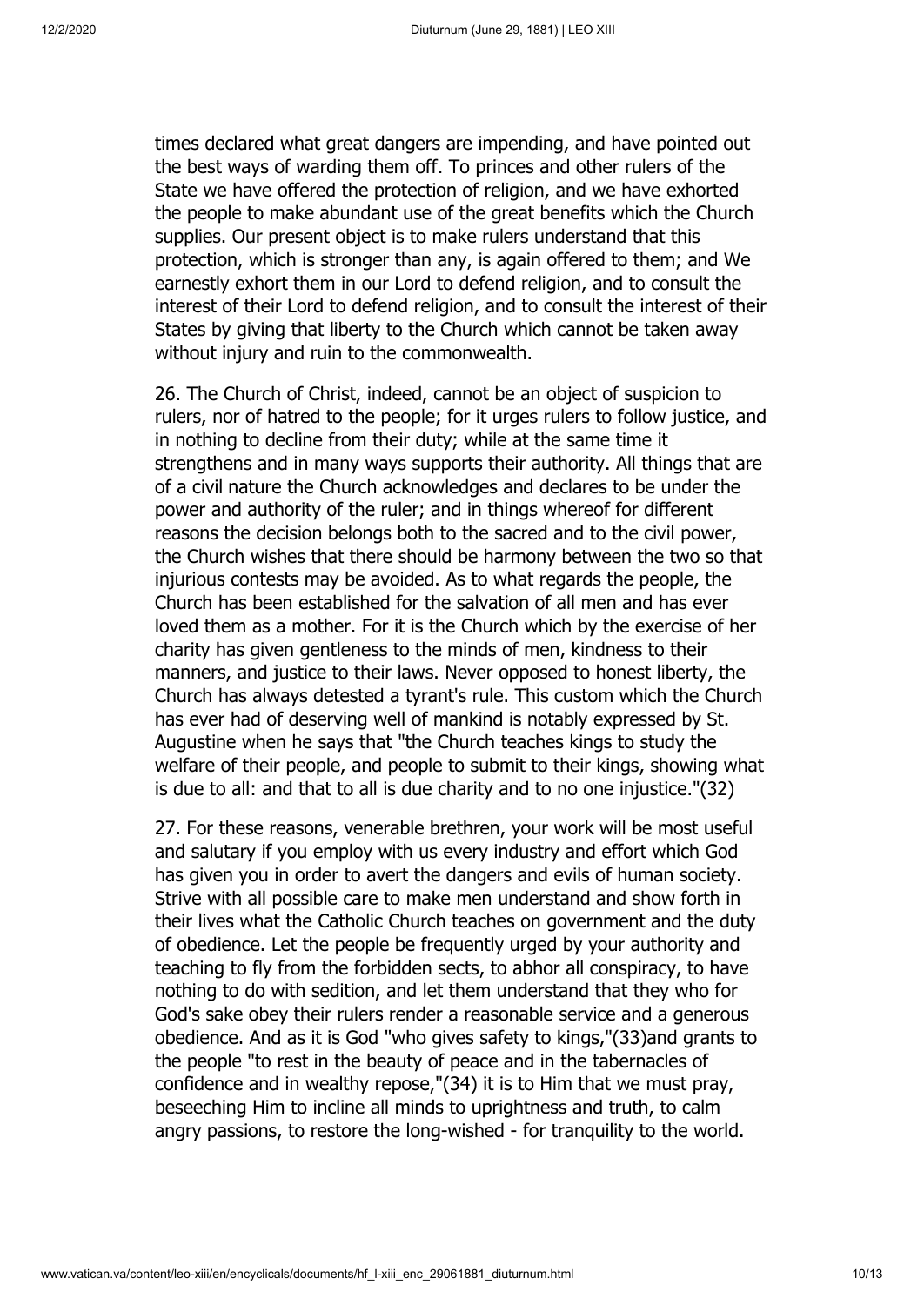28. That we may pray with greater hope, let us take as our intercessors and protectors of our welfare the Virgin Mary, the great Mother of God, the help of Christians, and protector of the human race; St. Joseph, her chaste spouse, in whose patronage the whole Church greatly trusts; and the Princes of the Apostles, Peter and Paul, the guardians and protectors of the Christian name.

Given at St. Peter's in Rome, the twenty-ninth day of June, 1881, the third year of Our pontificate.

## **LEO XIII**

## REFERENCES:

1. An allusion to Alexander II (1818-81) Emperor of Russia, a liberally minded sovereign and a great social reformer, who was murdered March 13, 1881, by a group of nihilists, in St. Petersburg.

2. The name of Philosophers is usually given to a group of eighteenthcentury French writers, especially Voltaire, d'Alembert and Diderot. Their main views are contained in the Encyclopédie (1751-7Z).

- 3. See Introduction, p. 13-15.
- 4. Prov.8:15-16.
- 5. Wisd. 6:3-4.
- 6. Ecclus. 7:14.
- 7. John 19:11.
- 8. Tract. 116 in Joan., n. 5 (PL 35, 1942).
- 9. Rom.13:1-4.
- 10. De civ., Dei, 5, 21 (PL 41, 167).
- 11. In Epist. ad Rom., Homil. 23, n. 1 (PG 60, 615).
- 12. In Epist. lib. 11, epist. 61.
- 13. James 4:12.
- 14. Eph. 3:15.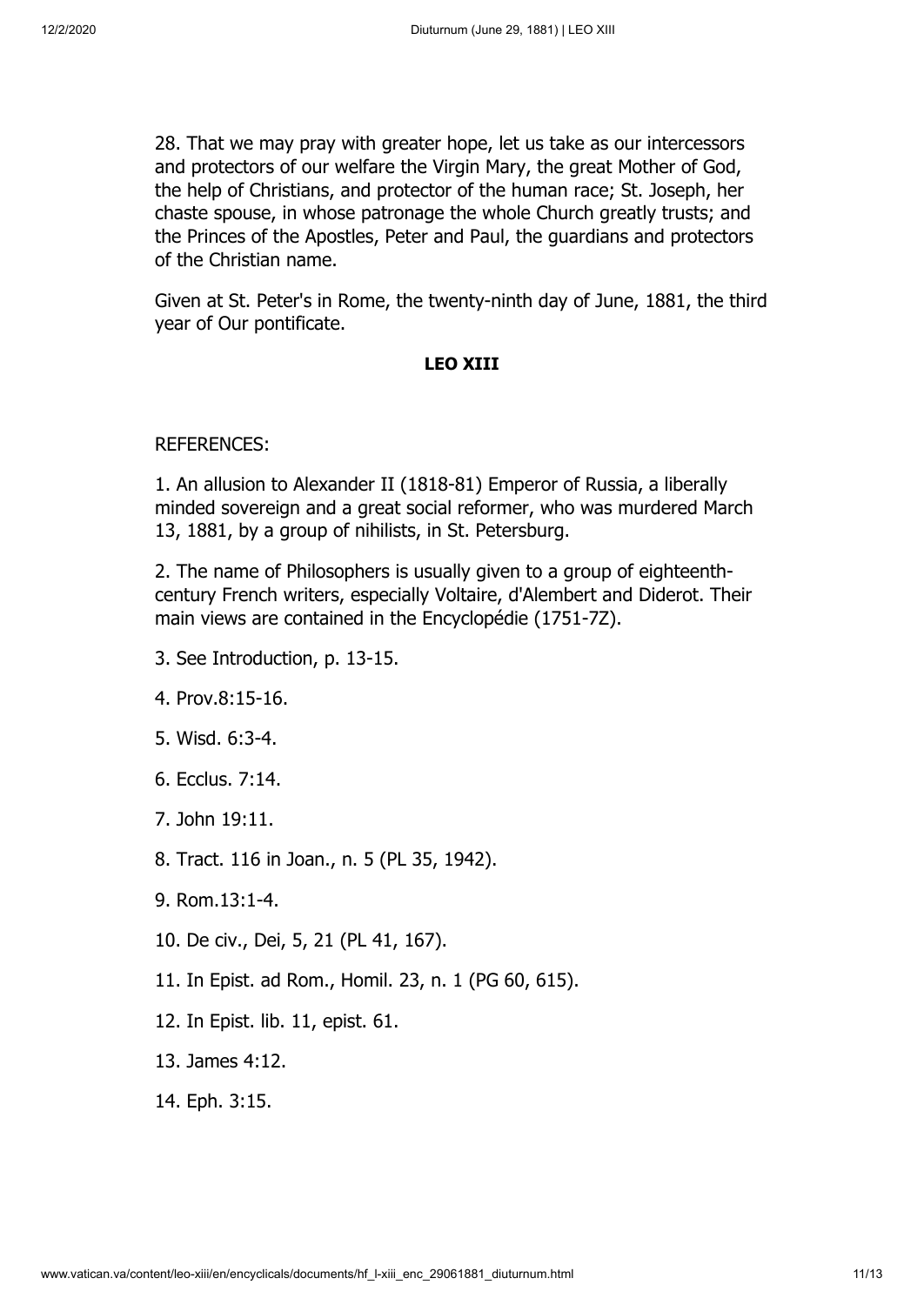15. An allusion to the doctrine of "Social contract," developed by Jean-Jacques Rousseau (1712-78). According to this doctrine, all political power comes to rulers from the people.

- 16. Rom. 13:1-2, 5.
- 17. 1 Peter 2:13, 15.
- 18. Matt. 22:21.
- 19. Acts 5:Z9.
- 20. Wisd. 6:4-6, 8-9. 21. Rom. 10:12.
- 22. Tit. 3:1.
- 23. 1 Tim. 2:1-3.
- 24. Legatio pro christianis, 1 (PG 6, 891B-894A).
- 25. Apolog., 35.
- 26. Apolog., 37 (PL 1, 526A).
- 27. Ad Diogn., 10 (A Diognete, ed. H. I. Marrow Paris, 1951, pp. 64-65).
- 28. 1 Kings 9:16; 10:1; 16:13.

29. Especially the Peasant Revolt and its repression by the German princes. Luther himself then had to stress the duty of the citizens to obey the civil power (On the Civil Power, 1523).

- 30. On the Governance of Rulers, 1, 10.
- 31. Clement XI (1700-21); Benedict XIV (1740-58); Leo XII (1823-29).
- 32. De mor. eccl., 1, 30, 53 (PL 32, 1236).
- 33. Ps. 152:11.
- 34. Isa. 37:18.

© Copyright 1881 - Libreria Editrice Vaticana